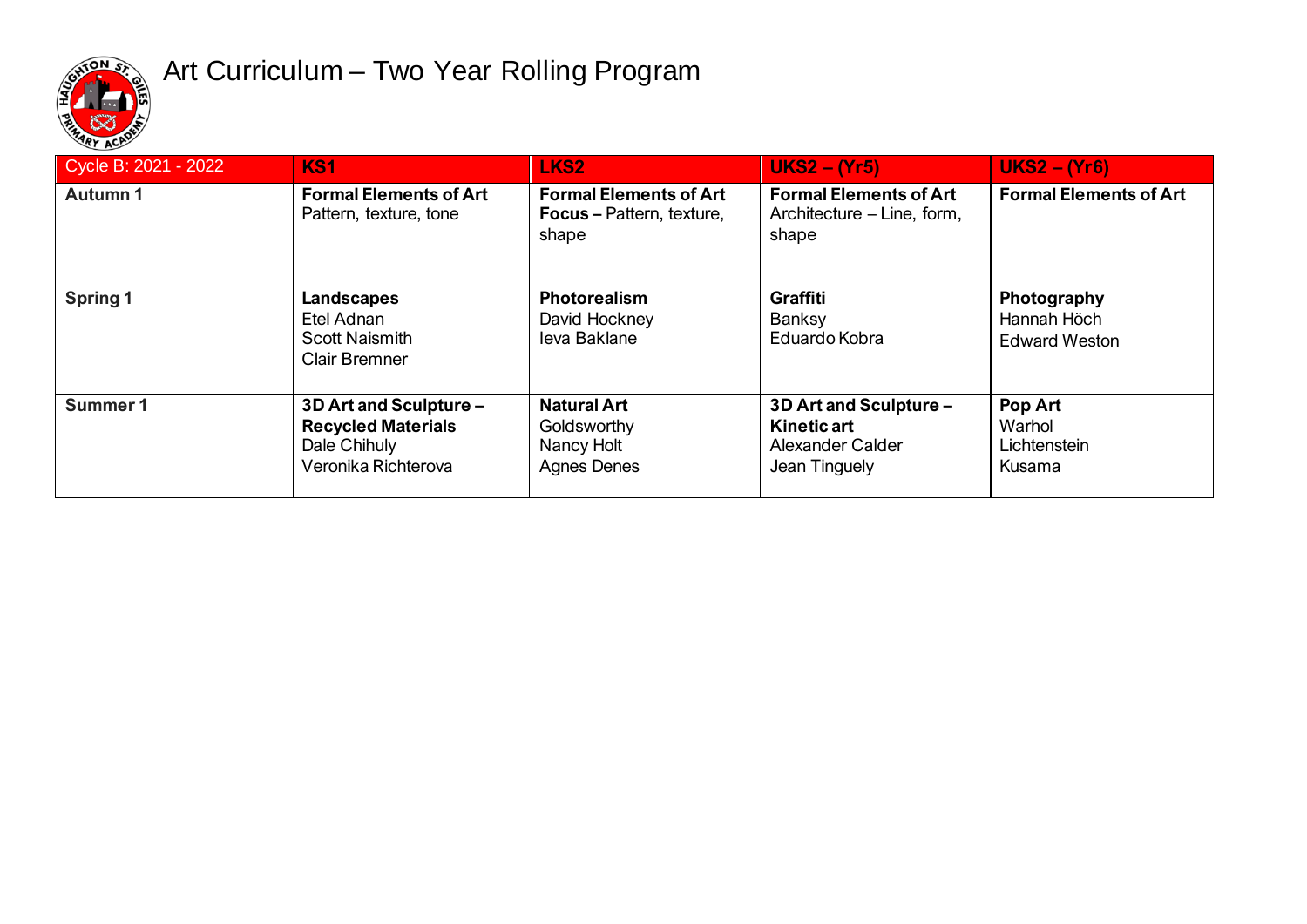| Cycle A: 2022 - 2023 | <b>KS1</b>                                                                   | LKS <sub>2</sub>                                                                                    | UKS2                                                                                                                |
|----------------------|------------------------------------------------------------------------------|-----------------------------------------------------------------------------------------------------|---------------------------------------------------------------------------------------------------------------------|
| Autumn 1             | <b>Abstract Art</b><br><b>Pollock</b><br>Kandinsky<br>Delaunay               | <b>Stone Age Art</b><br><b>Altamira Caves</b><br>Lascaux Caves<br>Cuevas de las manos               | Impressionism<br>Monet<br>Van Gough<br>J.M.W Turner                                                                 |
| <b>Spring 1</b>      | 3D Art and Sculpture - Clay<br>tiles<br>Amy Meya<br><b>Elaine Pinkernell</b> | <b>Surrealism</b><br>Dali<br>Picasso<br>Joan Miro<br><b>Rene Magritte</b>                           | Pop Art<br>Warhol<br>Lichtenstein<br>Kusama                                                                         |
| Summer 1             | <b>Animal Art</b><br>Rousseau<br>Matisse                                     | <b>Egyptian Art</b><br>Tutankhamun tomb<br>paintings.<br>Nefertari tomb paintings<br>(virtual tour) | 3D Art and Sculpture -<br>ceramics<br>Ancient Greek geometric,<br>black-figure and red-figure<br>pottery<br>Phidias |